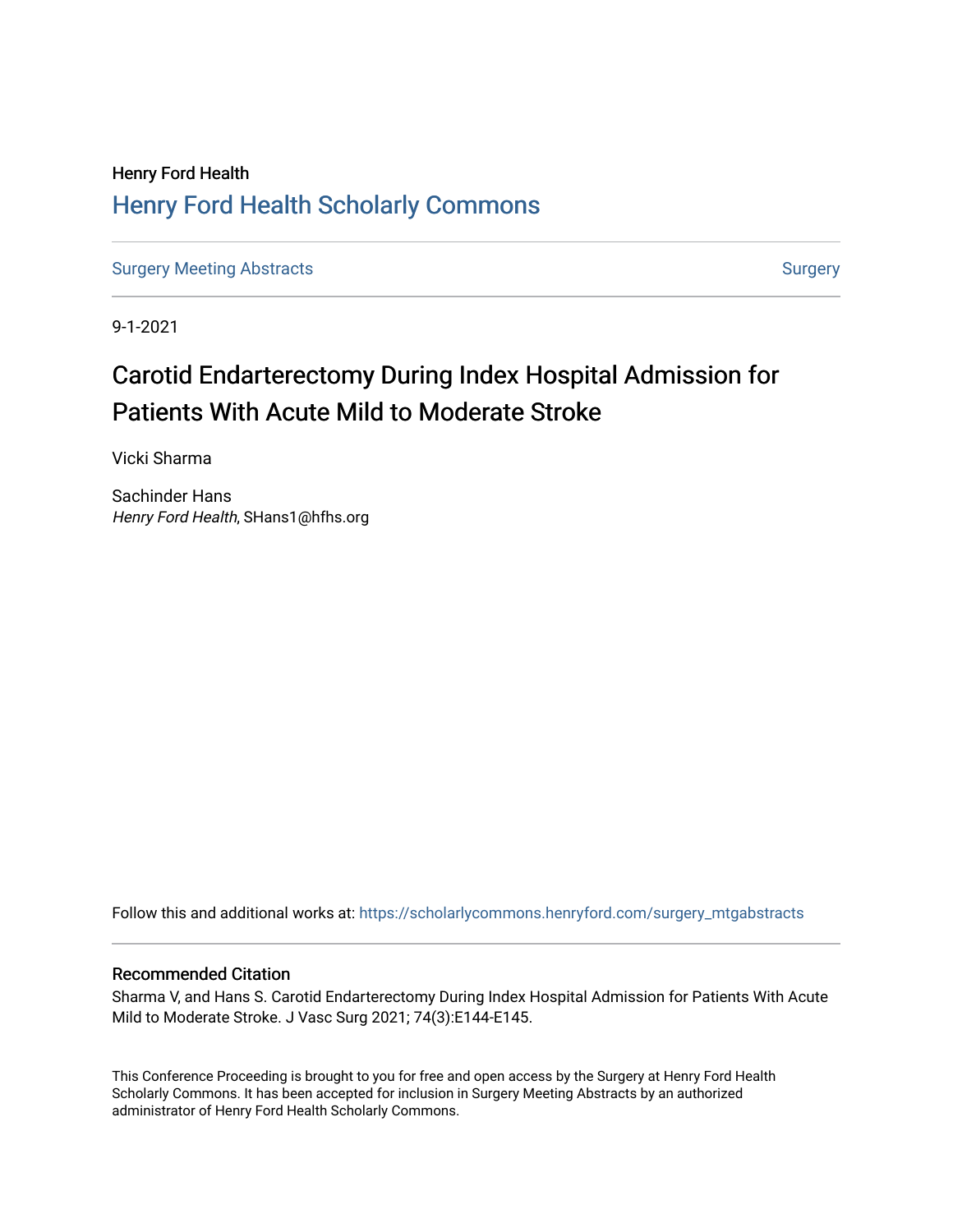#### Table II. Outcomes in propensity-matched cohort: VSs vs NSs

| Outcome                                                                 | <b>VS</b><br>$(n = 5115)$ | <b>NS</b><br>$(n = 1027)$ | aOR for<br>outcomes<br>(95% CI) | P value               |
|-------------------------------------------------------------------------|---------------------------|---------------------------|---------------------------------|-----------------------|
| Mortality                                                               | 40(0.8)                   | 9(0.9)                    | $0.89(0.43 - 1.86)$             | .76                   |
| Cardiac                                                                 | 48 (0.9)                  | 19(1.9)                   | $0.50$ (0.30-0.85)              | .01                   |
| Ml/arrhythmia                                                           | 56(1.1)                   | 17(1.7)                   | $0.66$ (0.39-1.12)              | $\overline{11}$       |
| Cardiac arrest                                                          | 15(0.3)                   | 4(0.4)                    | $0.75(0.25 - 2.28)$             | .61                   |
| Pulmonary                                                               | 88 (1.7)                  | 35(3.4)                   | $0.50(0.34 - 0.73)$             | .0005                 |
| Renal                                                                   | 12(0.2)                   | 3(0.3)                    | $0.80$ (0.23-2.85)              | .73                   |
| <b>Sepsis</b>                                                           | 18(0.4)                   | 12(1.2)                   | $0.30(0.14-0.62)$               | .0013                 |
| Wound                                                                   | 29(0.6)                   | 2(0.2)                    | 2.92 (0.69-12.32)               | .14                   |
| Return to OR                                                            | 157(3.1)                  | 32(3.1)                   | $0.98$ (0.67-1.45)              | .94                   |
| Bleeding                                                                | 67(1.3)                   | 23(2.2)                   | $0.58$ (0.36-0.94)              | .03                   |
| <b>Stroke</b>                                                           | 107(2.1)                  | 39 (3.8)                  | $0.54$ (0.37-0.78)              | .0012                 |
| <b>TIA</b>                                                              | 47 (0.9)                  | 12(1.2)                   | $0.78$ $(0.41-1.49)$            | .46                   |
| Restenosis                                                              | 19(0.4)                   | 7(0.7)                    | $0.54$ (0.23-1.27)              | .16                   |
| <b>Distal</b><br>embolization                                           | 15(0.3)                   | 6(0.6)                    | $0.50(0.19-1.30)$               | .15                   |
| Operative<br>time, minutes                                              | $123 \pm 48$              | $145 \pm 53$              | <b>NA</b>                       | < 0001 <sup>a</sup>   |
| Hospital LOS,<br>days                                                   | $3.2 \pm 4.2$             | $4.8 \pm 5.7$             | <b>NA</b>                       | < 0.0001 <sup>a</sup> |
| aOR, Adjusted odds ratio; CI, confidence interval; CS, cardiac surgeon; |                           |                           |                                 |                       |

LOS, length of stay; MI, myocardial infarction; NA, not applicable; OR, operating room; TIA, transient ischemic attack; VS, vascular surgeon. Data presented as number (%) or mean  $\pm$  standard deviation. Boldface P values represent statistical significance. aUsing the nonparametric Kruskal-Wallis test.

compared between all specialties using  $\chi^2$  analysis. We then compared the following groups after propensity matching (5 VSs to 1 NS/CS) for all preoperative variables: VSs vs CSs and VSs vs NSs. The 30-day outcomes, including mortality, major morbidity, stroke, reoperation, operative time, and hospital stay, were evaluated between the matched groups.

Results: A total of 30,336 patients had been treated by VSs, 1052 by NSs, and 353 by CSs. After 5:1 matching, the analysis consisted of 1707 VSs vs 345 CSs and 5115 VSs vs 1027 NSs. CSs had treated the greatest proportion of asymptomatic patients, and NSs had treated the greatest proportion of symptomatic patients (72.8%, 56.6%, and 24.4% for CSs, VSs, and NSs, respectively;  $P < .0001$ ). CSs had the highest proportion of patients with American Society Anesthesiologists class >III (39.9%, 22%, and 21.2% for CSs, NSs, and VSs, respectively;  $P < .0001$ ). VSs had used general anesthesia the least often (84.8%, 99.6%, and 100% for VSs, NSs, and CSs, respectively;  $P < .0001$ ) and intraoperative shunting the most frequently  $(33.2\%$ , 9.2%, and 11.6% for VSs, NSs, and CSs, respectively;  $P <$  0.001). After matching, no significant preoperative differences were found within the groups. No significant differences were found between the VSs and CSs in mortality or stroke. However, compared with the CSs, the VSs reported fewer pulmonary complications (adjusted odds ratio [aOR], 0.36;  $P =$ .0005) and unplanned reoperations (aOR, 0.45;  $P = .005$ ), with longer operative times (122 minutes vs 76 minutes; <sup>P</sup> < .0001; Tables I and II). Compared with NSs, VSs had significantly reduced rates of stroke (aOR, 0.54;  $P = 0.0012$ ), pulmonary complications (aOR, 0.50;  $P = 0.0005$ ), and cardiac complications (aOR, 0.50;  $P = .01$ ), with shorter operative times (123 minutes vs 145 minutes;  $P < .0001$ ; Tables I and II).

Conclusions: Differences in patient selection, anesthesia techniques, and operative times were found between VSs, CSs, and NSs. In our propensity-matched analysis, VSs had fewer postoperative complications than either NSs or CSs.

Author Disclosures: R. Amdur: Nothing to disclose; N. Habboosh: Nothing to disclose; S. Lala: Nothing to disclose; N. Leighton: Nothing to disclose; R. Macsata: Nothing to disclose; S. Mangipudi: Nothing to disclose; **B. Nguyen:** Nothing to disclose; **B. J. Pomy:** Nothing to disclose; **J. Ricotta:** Nothing to disclose; **A. Sidawy:** Nothing to disclose.

#### IP123.



 $\blacksquare$ 

## Analysis of Length of Stay and Readmission Quality Indications After Asymptomatic Carotid Endarterectomy

Swetha Duraiswamy, $^1$  Denise Garofalo, $^2$  Scott R. Levin, $^1$  Alik Farber, $^1$ Elizabeth G. King,<sup>1</sup> Jeffrey J. Siracuse<sup>1</sup>. <sup>1</sup>Boston University School of Medicine, Boston, Mass; <sup>2</sup>University of Colorado, Aurora, Colo

Objective: Next-day discharge and 90-day readmission after asymptomatic carotid endarterectomy (CEA) have been used as quality measures. Our goal was to analyze the reasons for a prolonged  $(>1$  day) length of stay (LOS) and 90-day readmission after CEA.

Methods: Using a single-institution database, we retrospectively identified patients who had undergone CEA between 2014 and 2019. We defined asymptomatic as no stroke within the previous 6 months. The demographic and perioperative factors were prospectively collected. The factors associated with a LOS >1 day and 90-day readmission were analyzed in a univariable logistic regression model.

Results: A total of 125 patients had undergone 133 CEAs; 49 (36.8%) were asymptomatic. The average age was 68.1  $\pm$  8.1 years, and 36 (73.5%) were men. More than one half of these patients (55.1%) had had a postoperative LOS >1 day. Patients with a postoperative LOS >1 day were more likely to be men (58.3% vs 41.7%), white (53.3% vs 46.7%), Medicare recipients (64.3% vs 35.7%), smokers (52.8% vs 47.2%) and to have hypertension (60% vs 40%), chronic kidney disease (66.7% vs 33.3%), a history of a remote transient ischemic attack (75% vs 25%), and independent ambulation before surgery (58.8% vs 41.2%; <sup>P</sup> < .05). The in-hospital factors seen more often with LOS >1 day included preoperative anticoagulation (100% vs 0%), afternoon operations (63.6% vs 36.4%), operation durations of  $\geq$ 3 hours (57.1% vs 42.9%), Friday procedures (75% vs 25%), postoperative intravenous antihypertension medications (66.7% vs 33.3%), minor complications (nerve palsy, urinary tract infection, headache; 71.4% vs 28.6%), and major complications (hemorrhage, stroke, dysphagia; 100% vs 0%). The most common reasons for prolonged LOS were blood pressure control ( $n = 12$ ), stroke or transient ischemic attack  $(n = 5)$ , and headache  $(n = 3)$ . Ninety-day readmission was seen more often with minor complications (neck hematoma, headache, urinary retention; 28.6% vs 71.4%), congestive heart failure (25% vs 75%), and coronary artery disease (19.2% vs 80.8%). The common reasons for 90-day readmission were acute cholecystitis, anemia, and altered mental status.

**Conclusions:** More than one half of asymptomatic CEA patients were discharged after postoperative day 1. Interventions on modifiable clinical risk factors, such as hypertension management for asymptomatic patients, might decrease the LOS. Management of minor complications and cardiac comorbidities might decrease the 90-day readmission rates. CEA is a common procedure; thus, the LOS and 90-day readmission rates and associations are important for quality evaluation and cost containment initiatives.

Author Disclosures: S. Duraiswamy: Nothing to disclose; A. Farber: Nothing to disclose; D. Garofalo: Nothing to disclose; E. G. King: Nothing to disclose; S. R. Levin: Nothing to disclose; J. J. Siracuse: Nothing to disclose.

## IP125.

## Carotid Endarterectomy During Index Hospital Admission for Patients With Acute Mild to Moderate Stroke

Vicki Sharma,<sup>1</sup> Sachinder Hans<sup>2</sup>. <sup>1</sup>St. John Ascension Hospital Macomb-Oakland, Warren, Mich; <sup>2</sup>Henry Ford Hospital, Detroit, Mich

Objective: The timing of carotid endarterectomy (CEA) after acute stroke due to an infarct in the middle cerebral artery territory with ipsilateral internal carotid artery stenosis remains controversial. We evaluated the results of CEA in this group of patients during the index hospital admission.

Methods: We performed a retrospective review of all patients admitted with acute, mild (National Institutes of Health [NIH] stroke scale score, 1- 5) and moderate stroke (NIH stroke scale score, 6-14) in the distribution of the middle cerebral artery with  $\geq$  70% ipsilateral internal carotid artery